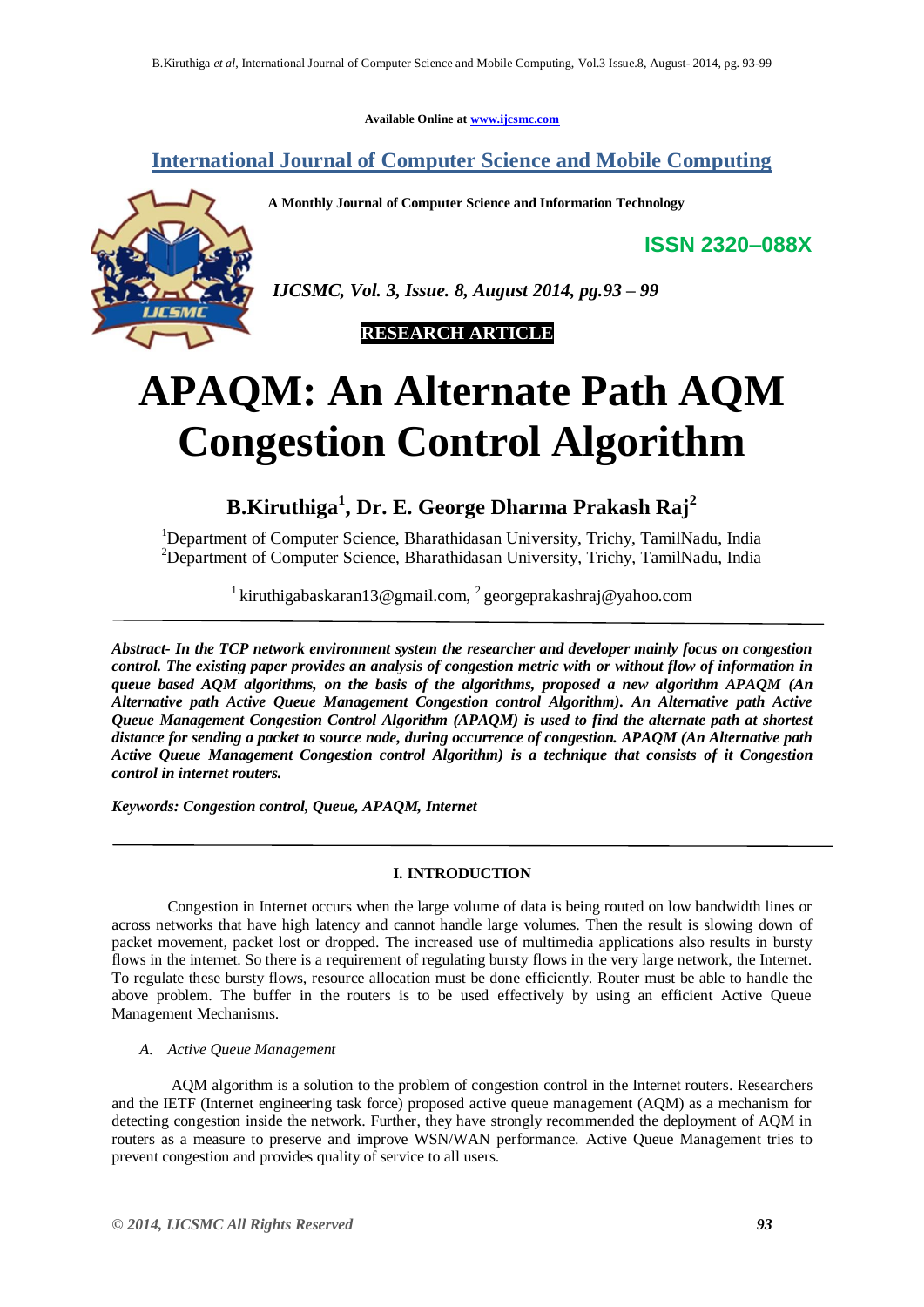Active Queue Management (AQM) algorithms have been designed to be able to actively control the average queue length in routers supporting TCP traffic, and thus to be able to prevent congestion and resulting packet loss as much as possible. The purpose of these algorithms is to provide a mechanism to detect network congestion early and to start dropping packets from the router queue before this congestion will affect the network throughput too much.

#### *B. AQM algorithms can be classified as being either reactive or proactive*

- A reactive AQM algorithm focuses on congestion avoidance, i.e., active early detection of and reaction to congestion. Congestion can occur in this case, but it will be detected early. Decisions on actions to be taken are based on current congestion.
- A proactive AQM algorithm focuses on congestion prevention, i.e., intelligent and proactive dropping of packets, resulting in prevention of congestion from ever occurring and ensuring a higher degree of fairness between flows. Decisions on actions to be taken are based on expected congestion.

## **II. RELATED WORK**

#### *A. RED (Random Early Detection)*

RED algorithm for RED Gateways was first of all proposed by Sally Floyd and Van Jacobson. RED is an active queue management scheme that provides a mechanism for congestion avoidance. Unlike traditional congestion control schemes that drop packets at the end of full queues, RED uses statistical methods to drop packets in a "probabilistic" way before queues overflow. Dropping packets in this way slows a source down enough to keep

the queue steady and reduces the number of packets that would be lost when a queue overflows and a host is transmitting at a high rate.

RED makes two important decisions. It decides when to drop packets and what packets to drop. RED keeps

track of an average queue size and drops packets when the average queue size grows beyond a defined threshold. The average size is recalculated every time a new packet arrives at the queue.

RED uses time-averaging meaning that if the queue has recently been mostly empty, RED will not react to

a sudden burst as if it were a major congestion event. However, if the queues remain near full, RED will assume congestion and start dropping packets at a higher rate.

#### *B. GRED (Gentle RED)*

Similar to RED, the GRED algorithm mainly aims to manage and control the congestion networks at the early stage. GRED implements its algorithm by stabilizing the aql at a certain level. GRED employs a similar approach used by RED in calculating the *Dp*. However, GRED utilizes three thresholds, namely, minimum, maximum, and doublemaximum. Generally, GRED reacts with the arriving packets based on one of the following scenarios:

1) When the *aql* at the router is below the *minthreshold*, no packets are dropped.

2) If the *aql* is between the *minthreshold* and *maxthreshold*, the router will drop the arriving packets randomly, similar to RED.

3) If the *aql* is between the *maxthreshold* and the *doublemaxthreshold*, the packets are dropped randomly with higher probability compared with the previous case.

4) If the *aql* is equal or greater than the *doublemaxthreshold*, the GRED router drops the arriving packets with *Dp* equal to one (i.e., arriving packets are dropped).

## *C. BLUE*

BLUE uses flow and queue events to modify the congestion notification rate. This rate is adjusted by two factors: packet loss from queue congestion and link utilization or underutilization. A key difference the BLUE algorithm has from RED is that uses packet loss rather than the average queue length.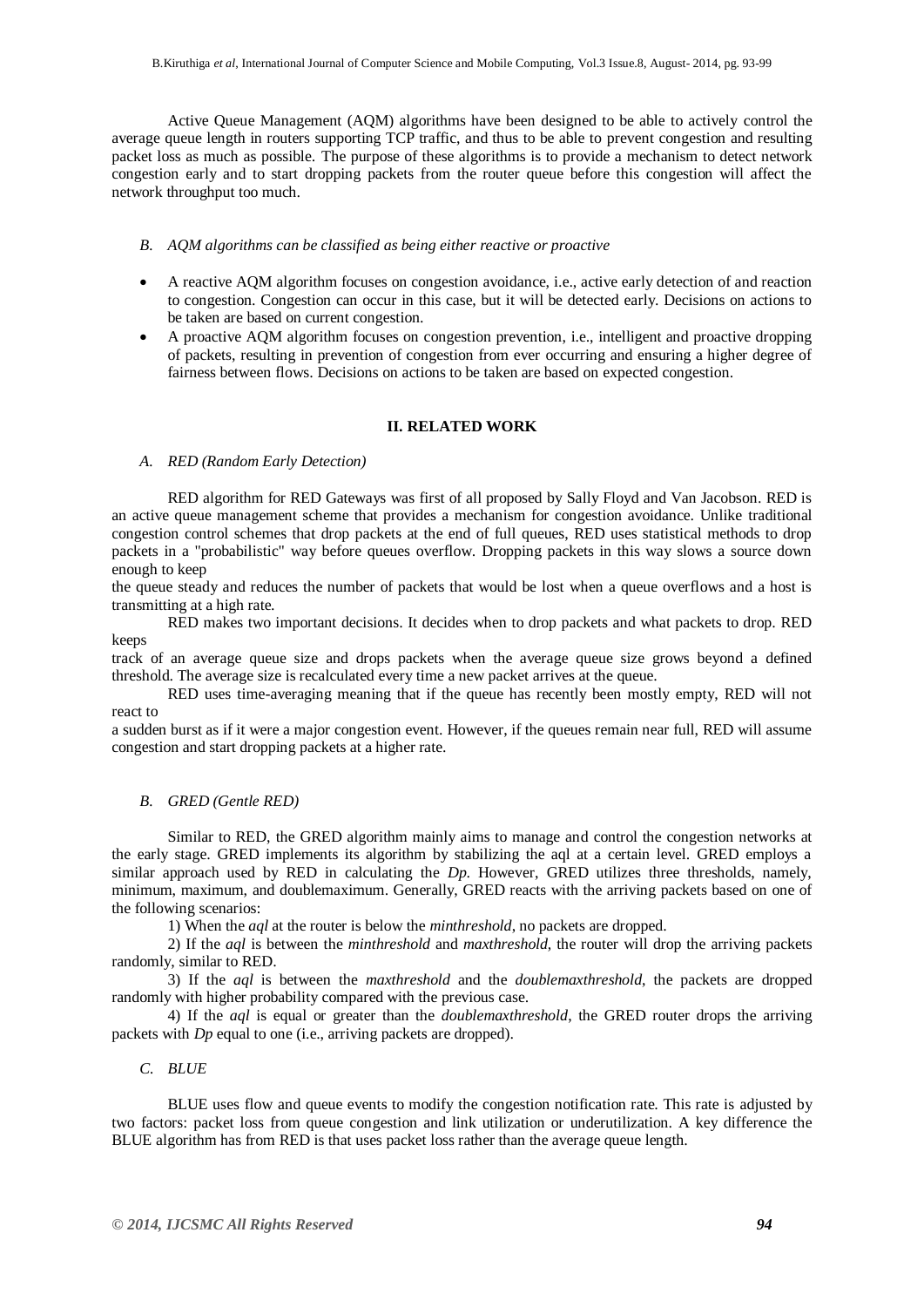BLUE maintains a single probability, Pm, to mark (or drop) packets. If the queue is continually dropping packets due to buffer overflow, BLUE increases Pm, thus increasing the rate at which it sends back congestion notification or dropping packets. Conversely, if the queue becomes empty or if the link is idle, BLUE decreases its marking probability. This effectively allows BLUE to "learn" the correct rate it needs to send back congestion notification or dropping packets.

The typical parameters of BLUE are d1, d2, and freeze time. d1 determines the amount by which Pm is increased when the queue overflows, while d2 determines the amount by which Pm is decreased when the link is idle. Freeze time is an important parameter that determines the minimum time interval between two successive updates of Pm. This allows the changes in the marking probability to take effect before the value is updated again.

# *D. CHOKe*

CHOKe is stateless AQM algorithm similar to RED used incoming packages to punish streams with the highest demand for bandwidth. Just as in the case of RED, there are two threshold values: Minth and maxth. When a new package is arrived the new average queue length is calculated. When the average queue length is less than Minth, all packets are placed in the buffer. When the average queue length is greater than Minth, CHOKe pulls randomly one packet from the FIFO buffer ("CHOKe victim") and verifies if the package comes from the same stream as an incoming packet. If the both packets belong to the same stream, both are removed (this situation is called"CHOKe hit"). Otherwise, the randomly selected package ("CHOKe victim") is returned to the buffer and the arrived packet is placed in the queue with P probability. This probability is calculated in the same manner as in the case of RED algorithm. This event is called the "choke miss".

#### *E. AdaptiveCHOKe*

The AdaptiveCHOKe is an extension of CHOKe (CHOose and Keep responsive flows, CHOose and Kill unresponsive flows). It enforces the concept of queue-based and flow information. It is desirable for AQM schemes to act without storing a loss of information otherwise it becomes an overhead and non-scalable. This algorithm also calculates the average queue size of the buffer for every packet arrival. It also indicates two thresholds on the buffer, a minimum threshold minth and a maximum threshold maxth.

The average queue size is compared with these thresholds for every arriving packet. If average queue size is less than minth, every arriving packet is queued. If average queue size is greater than maxth, every arriving packet is dropped. This results in queue size below maxth. When the average queue size is greater than minth, every arriving packet is compared with a randomly selected packet from the queue for their flowid. If they have the same flowid, both are dropped. Otherwise the randomly selected packet is placed in the same position in the buffer. In this algorithm, the arriving packet is dropped with a probability depending on the average queue size.

# *F. P-CHOKe*

P-CHOKe (PiggybackingCHOKe) enforces the concept of queue-based and flow information. In the P-CHOKe algorithm, for every packet is arrival it forward to the gateway. Then select randomly a packet from the queue and compare with arriving packet through gateway. If there is equal flowid, then drop the packet, otherwise forward the packets to the receiver. Then the receiver sends acknowledgement to the router, it collects all the acknowledgements and then sends to the receiver based on their flowid.

#### **III. PROPOSED WORK**

Congestion in Internet occurs when the large volume of data is being routed on low bandwidth lines or across networks that have high latency and cannot handle large volumes. Then the result is slowing down of packet movement, packet lost or dropped. When the heavy traffic is occurred the path will be failure and packet will be dropped or lost. In this situation to overcome the above stated problem by using the APAQM Algorithm.

A source node sending a packet to the destination node, during the time of congestion is occurred in a path of the intermediate node then the packet lost or dropped. So, the destination node cannot receive that packet. To overcome this problem by using APAQM (An Alternate Path AQM Congestion Control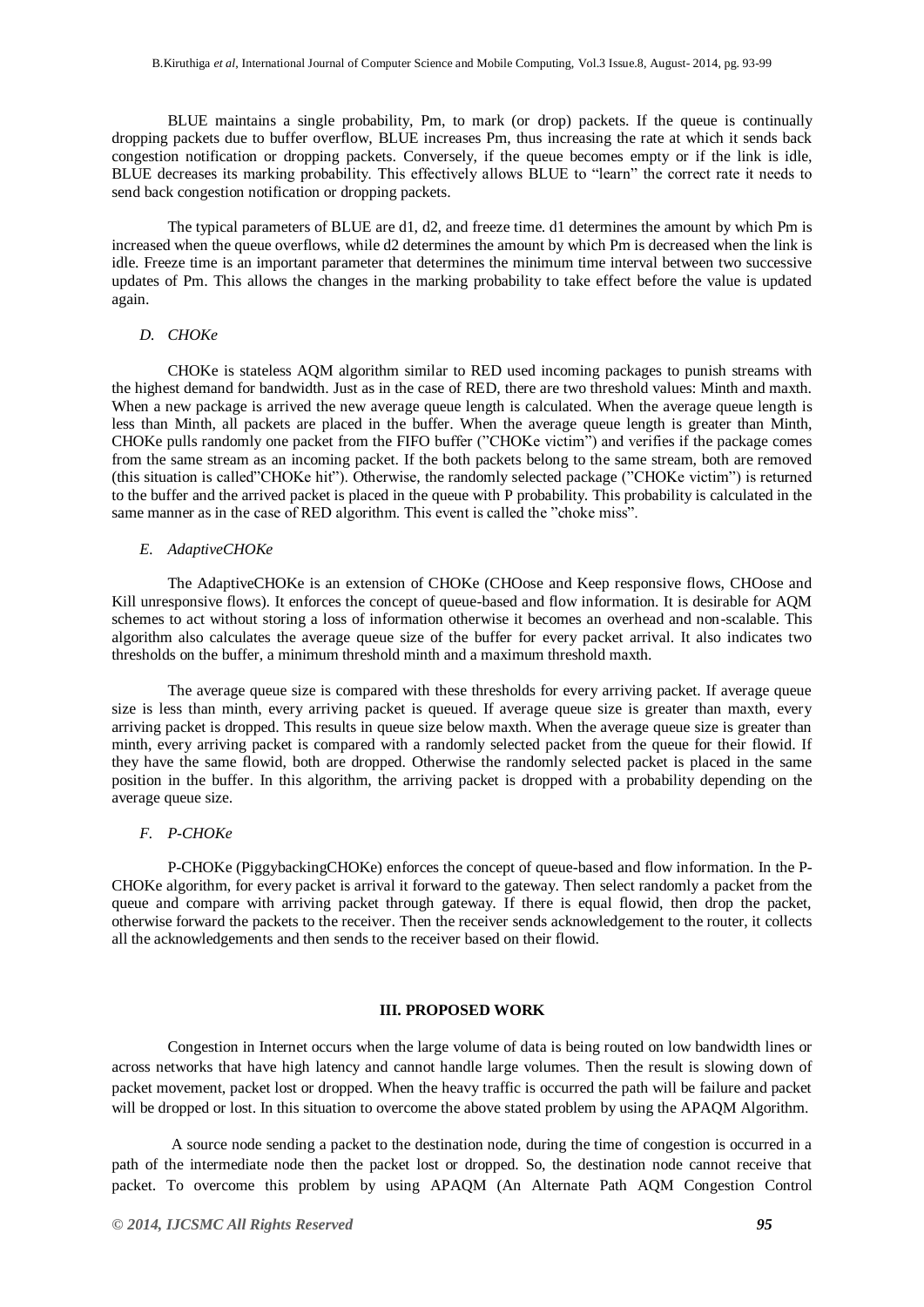Algorithm).The APAQM (An Alternate Path AQM Congestion Control Algorithm) technique is used to finding the alternate path when the packet lost or dropped in a path. Using this APAQM (An Alternate Path AQM Congestion Control Algorithm) the packets are successfully reached the destination.

APAQM (An Alternate Path AQM Congestion Control Algorithm) is proposed by using the OLSR Protocol and A\* algorithm. The APAQM (An Alternate Path AQM Congestion Control Algorithm) is finding the best and shortest alternate path during congestion occurred.

*The following steps are involved in APAQM algorithm*

Step 1: Start Procedure Step 2: Analyzing the route Step 3: Selecting the path Step 4: Packet arrival Step 5: Queue length analysis Step 6: Packet drop Step 7: Alternative path selection (using OLSR and A\*) Step 8: Forward the packet to the destination Step 9: Data is received then acknowledgement send to the source node Step 10: End Procedure

# **IV. SCREEN SHOTS**

# *Node flooding*



Fig.1 Example for Node flooding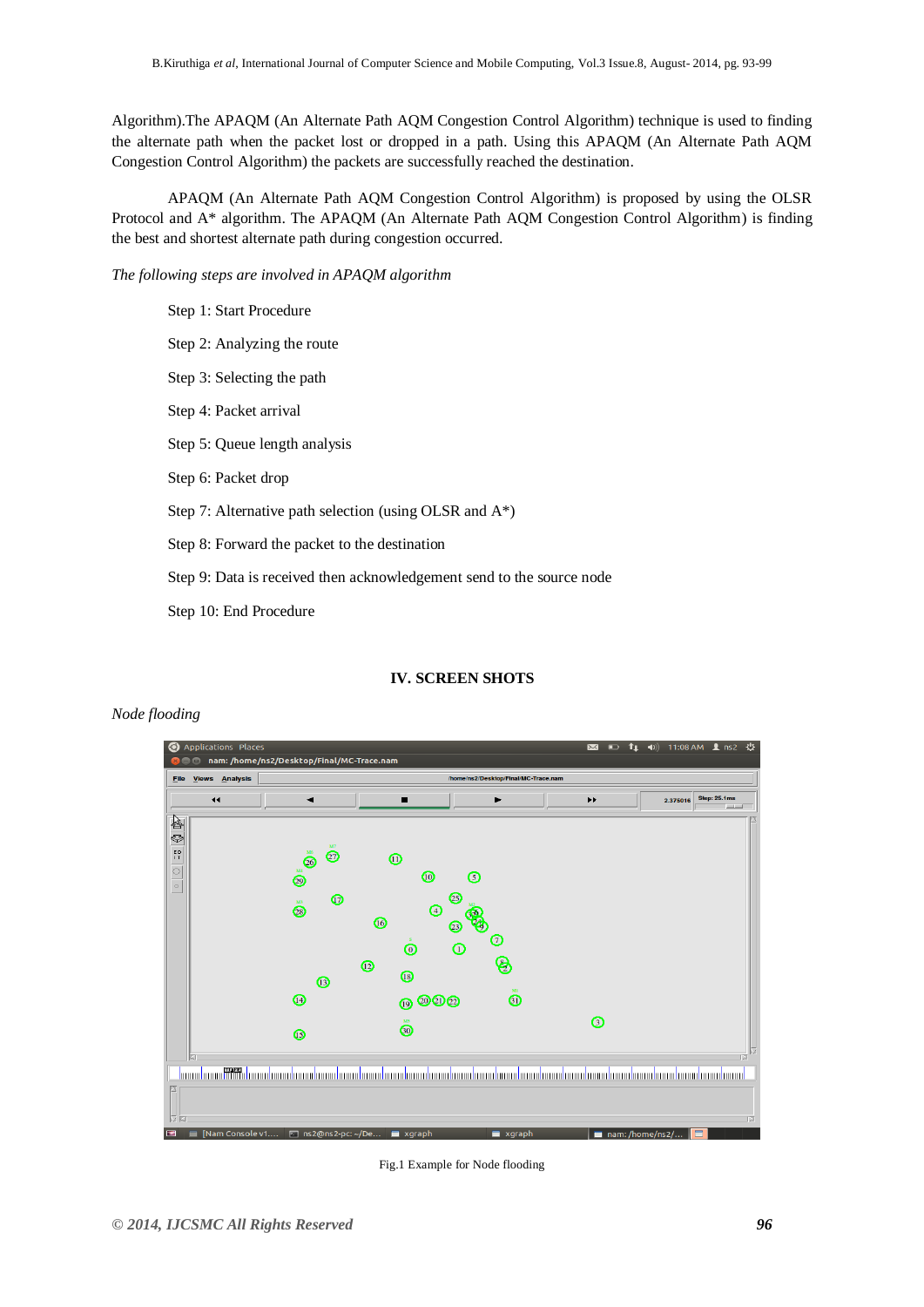# *Packet dropping occurred*



Fig.2 Example for packet dropping

#### *Finding the alternate path*



Fig.3 Example for finding alternate path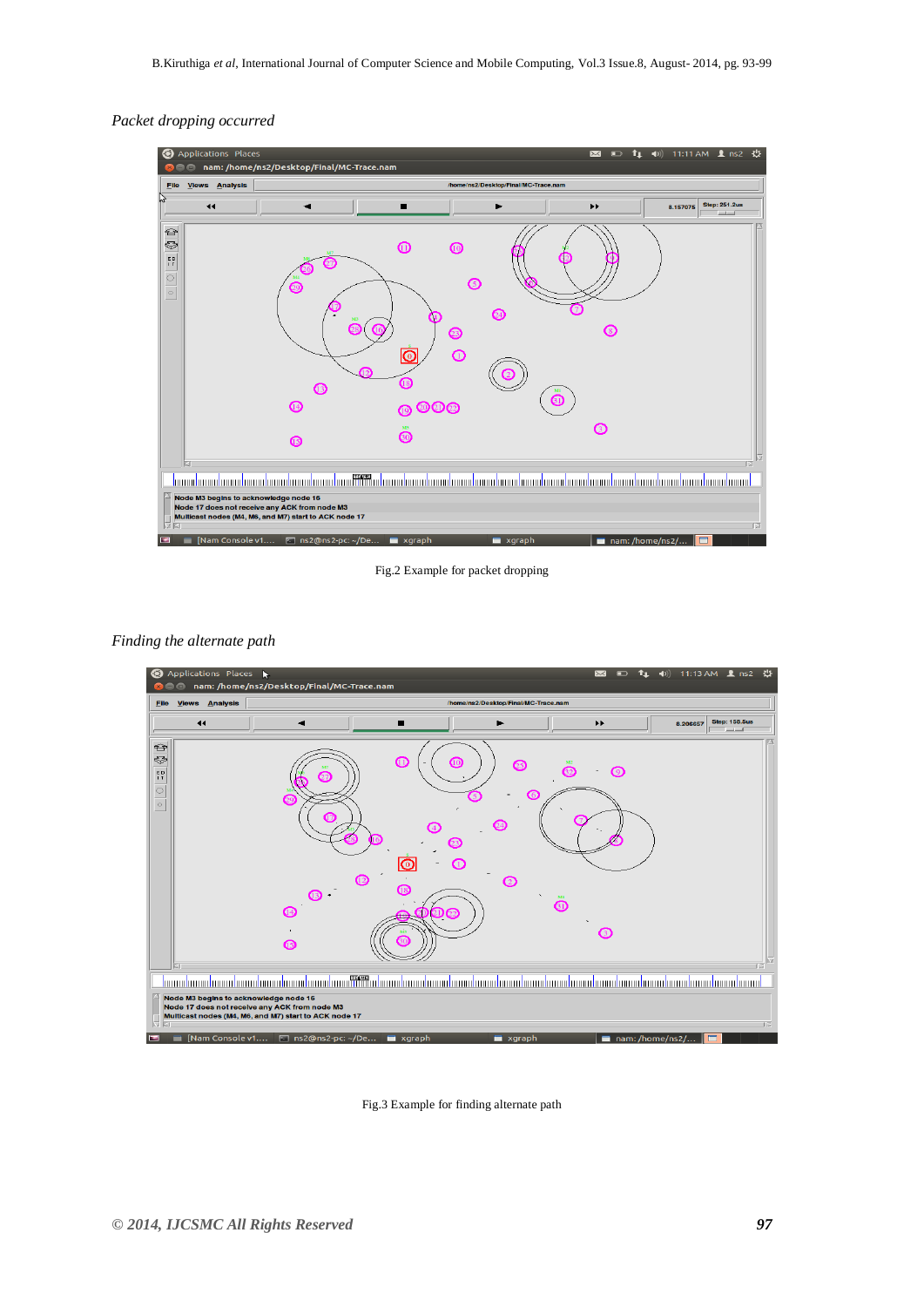# *Acknowledgement sending*



Fig.4 Example for acknowledgment sending process

# *Packet delivery ratio*

The packet delivery ratio for the simulation result stated here is calculated regarding the following formula in relation to time.



∑ Number of packet receive / ∑ Number of packet send

Fig.5 Example for packet delivery ratio